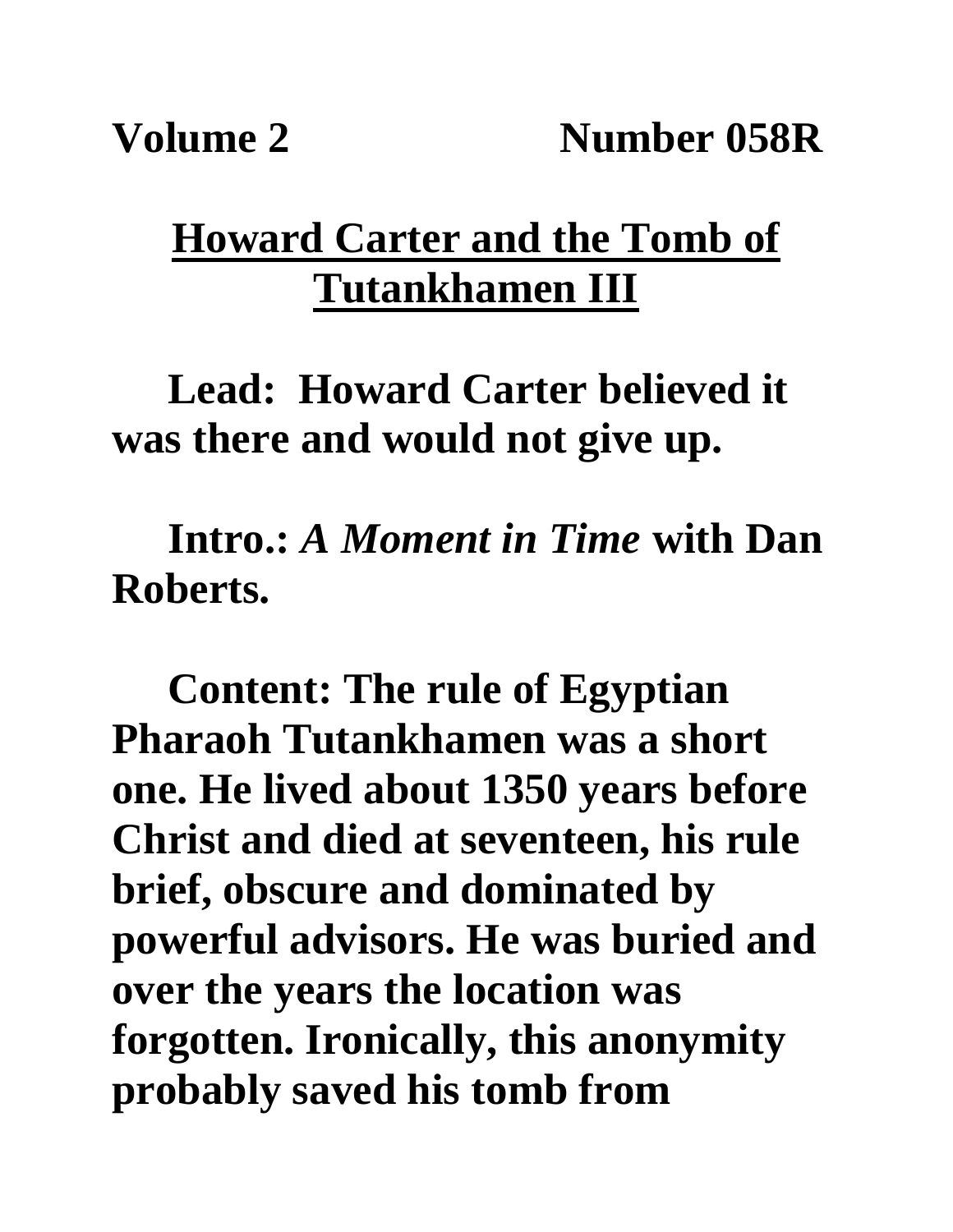**plundering by graverobbers. Wealthy Egyptians would fill their graves with rich articles supposedly for use in the afterlife. Thieves and even some of the priests who buried them would take note of the tomb's location, wait a day or so, break in and clean it out.** 

**By the twentieth century most of the tombs in the Valley of the Kings, a burial ground near the ancient city of Thebes 300 miles up the Nile River from the Mediterranean had been discovered and excavated. Archaeologists believed the tomb of Tutankhamen had been found. A small undecorated room was discovered in 1909 close in to Thebes and most scholars working in the area were convinced this was the young King's**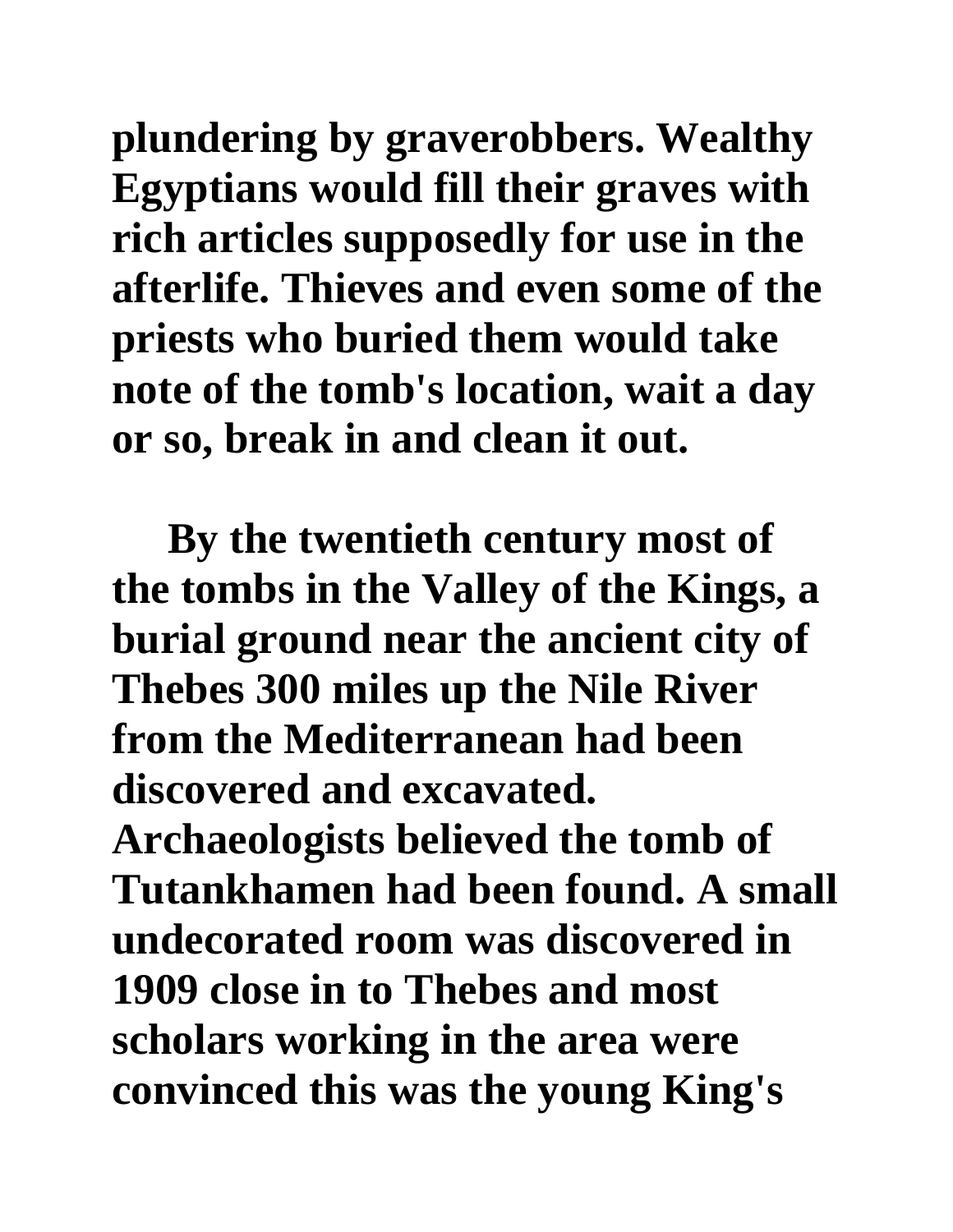**burial chamber. Most except Howard Carter. He was convinced that Tutankhamen's tomb was in the Valley of the King's and he and his partner Lord Carnarvon began to examine the much plundered burial ground in search of the grave.** 

**By 1922 Carnarvon, who had been financing the venture, was ready to quit. The two partners met in the fall of the year and when Carter heard that the cash was about to be cut off, he told his friend that he himself would pay for one more year of digging. Such dedication impressed and reinvigorated Carnarvon's flagging enthusiasm and Lord George promised one more year of money to finish the final round of digging. Next**